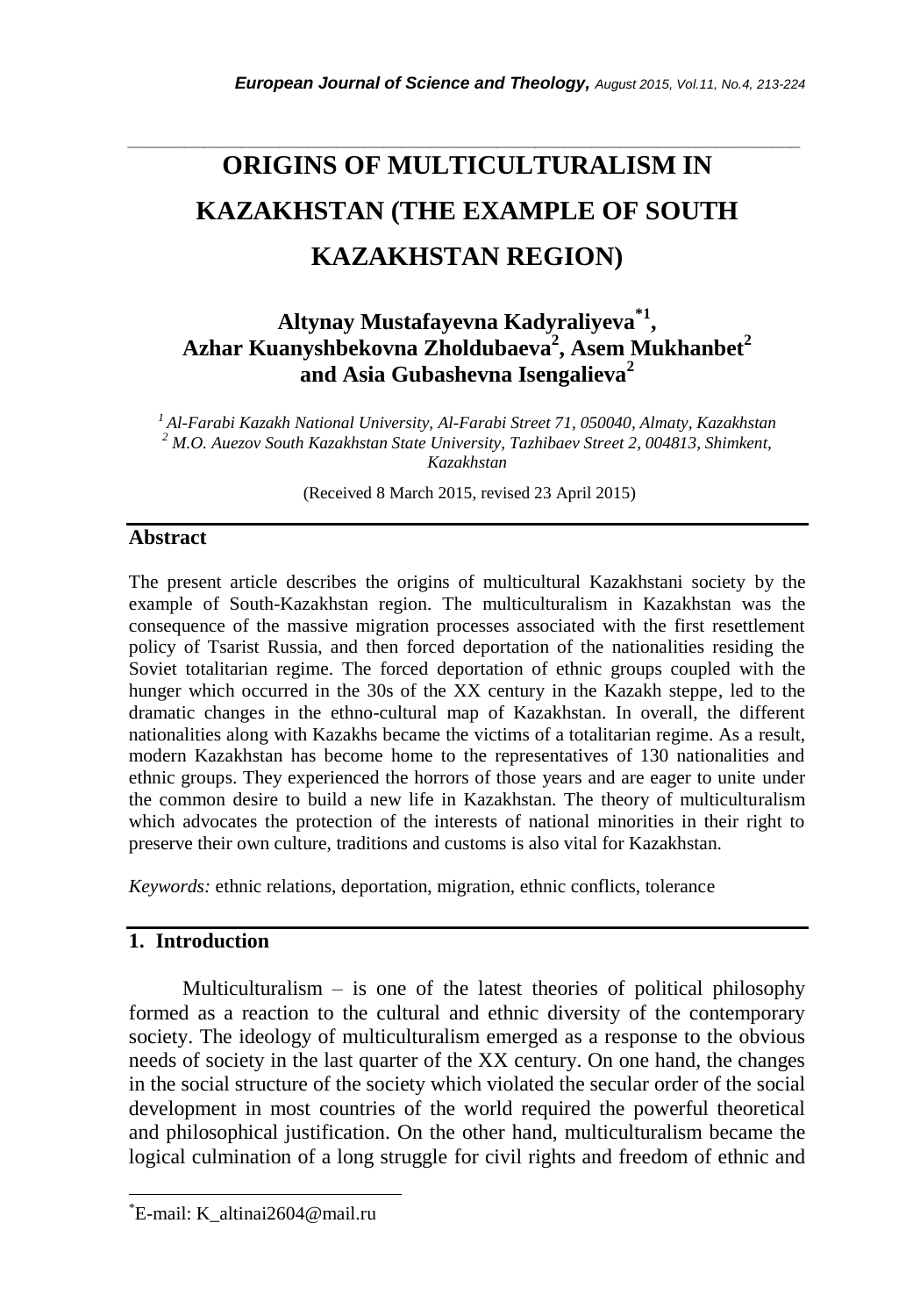racial minorities. Although the term *multiculturalism* can be applied to a wide range of vulnerable groups as blacks, women, gays, lesbians, the disabled, etc. the bulk of the literature related to the theme of multiculturalism mainly focusing on immigrants i.e. ethnic and religious minorities in Europe and in America. This term may well be used in respect of national minorities in multiethnic countries (such as the Catalans, Basques, Welsh and residents of Quebec) and indigenous peoples (e.g. the natives of North America, the Maori in New Zealand, the Indians in the United States, etc.).

There is no common agreement within scientific community about the meaning of the term. Malakhov, the well-known Russian researcher of multiculturalism, defines this phenomenon as "the utmost respect to minorities, equal treatment of different cultural traditions, and the rights of individuals to choose their own identity..." [1]. However, as noted by Glazer, foremost expert in the field of inter-ethnic problems in the US, the term *multiculturalism* is "used so often both in defense and in attack, covering such diverse events that it is not easy to describe what is really meant by *multiculturalism*" [2].

It is quite complicated to determine where and when the term gained its meaning. However, most researchers still inclined to think that this concept has emerged in Canada, where was firstly used addressing the issue of ethnic and cultural diversity of the country in the 60s of the XX century. Soon the term began to be used in diverse areas. Most researchers agree that the concept of multiculturalism is closely related to the concept of 'identity', 'policy differences' and 'politics of recognition' that share the commitment to a reassessment of disrespect personality changes and dominant models of infringement representation of the rights of certain groups of people [3].

The end of the XX century was marked by the rapid growth of the scientific and political debate focused on solving the problems of multicultural nation-states. European multiculturalism calls for guarantees of equal rights and opportunities for all minority groups. The well-known theorist of multiculturalism Bhikhu Pareh argue that the privilege of the majority cannot be justified normatively, and called for the introduction of measures to help ethnic minority groups in order to preserve their own culture, language and religion [4]. Thus, Parekh singled out two goals in the theory of multiculturalism: the recognition of cultural differences and the development of a common identity group among communities living in the same area [5].

In fact, the collapse of the Soviet Union in 1991 which led to the formation of new independent states, the loss of international values, a splash of ethnic conflicts, and increased migration intensified the problem of multiculturalism in Kazakhstan. In the age of increasing globalization, as a multicultural country, modern Kazakhstan needs a balanced state policy in the field of inter-ethnic relations. As known, the ethno-cultural appearance of modern Kazakhstan was formed centuries long period and now exemplifies a large diversity. As a matter of fact, Kazakhstan is home to about 130 ethnic groups. According to the last census which was held in 2009, the ethnic composition of the population is the following: out of the total Kazakhstani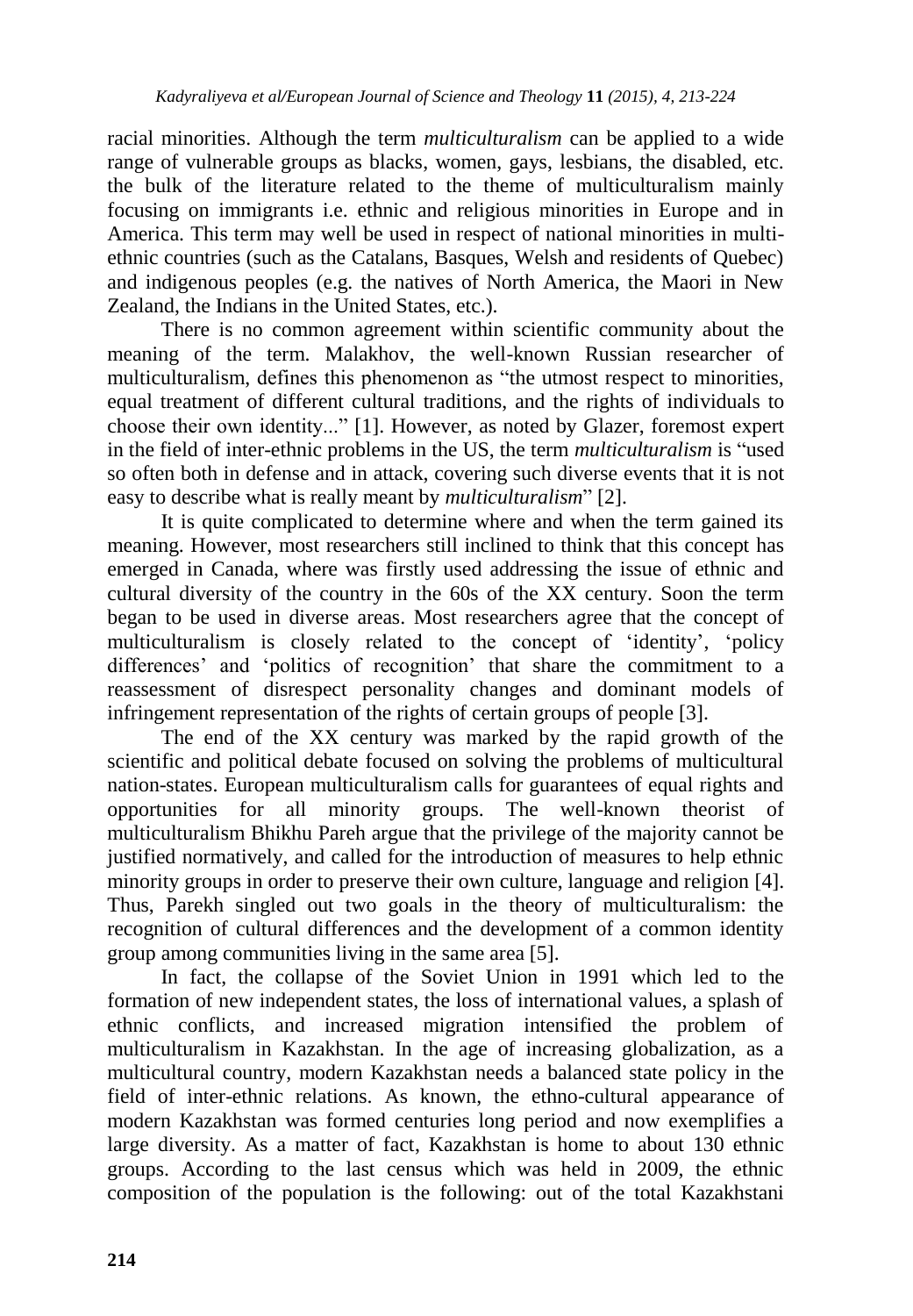population, Kazakhs comprise - 63.1%, Russians - 23.7%, Uzbeks - 2.9%, Ukrainians - 2.1%, Uighurs - 1.4%, Germans - 1.1%, Tatars - 1.3%, while all members of other ethnic groups make less than 1%. As seen, the indigenous population of the country is 63%, more than any other ethnicity [6].

Moreover, the mass unemployment and the crisis of national identity led to the increased migration in the post-Soviet period. The migration process in Kazakhstan took massive and spontaneous colour. The serious social and economic upheavals experienced by the country in the early and mid-90s, along with the politicization of ethnicity and national identity crisis in the population, were the main drivers of the large-scale external migration of the period. The peak of the external migration activities came in 1994: external migration processes involved more than half a million – officially 547,467 people; 477,068 former citizens have emigrated from the country while 70,389 immigrants settled in Kazakhstan. Basically, people were heading to Russia and Germany for permanent residence. In fact, almost the entire flow of immigration comprised of Kazakh repatriates from nearby and faraway countries. After gaining the independence in 1991, there began the active process of return of ethnic Kazakhs repatriates to the country. Since the beginning of 1991, some 433,000 repatriates or almost 110,000 families of ethnic Kazakhs moved from abroad to get permanent residence in Kazakhstan. The greatest inflow of repatriates to Kazakhstan was from Uzbekistan, Turkmenistan, Mongolia and China. For instance, from 1991 till nowadays about 263,000 persons emigrated from Uzbekistan to Kazakhstan; from Mongolia - around 78,000; from Turkmenistan - about 40,000 and nearly 18,000 from China [http://www.zakon.kz/66494-migracionnaja-situacija-v-kazakhstane.html].

According to official reports, 90% of repatriates from the CIS and foreign countries who have moved to Kazakhstan easily adapted to the new environment and have been accommodated without substantial difficulties. This is a fairly high rate, which demonstrates the effectiveness of the state support system for repatriates. It is important to mention the fact that *oralmans -* ethnic Kazakhs from foreign countries such as China, Mongolia and Turkey - retained the language and culture of their ancestors. It has become one of the most important aspects of successful adaptation of repatriates in their homeland.

Interestingly, the local representatives of the largest diasporas in Kazakhstan have their own characteristics rooted in the historical past. Accordingly, the majority of the Russian nationality representatives reside in the area of Pavlodar region, the majority of the representatives of the Uighur population is concentrated in the Uighur district of Almaty region, and the representatives of the Uzbek Diaspora in the densely populated areas of the South Kazakhstan region. The practice of multiculturalism in Kazakhstan is based on the construction of civil society, which is impossible without a tolerant dialogue between individuals and ethnic groups. Hereby we consider the origins of multiethnic and multicultural society in Kazakhstan in the example of South Kazakhstan region.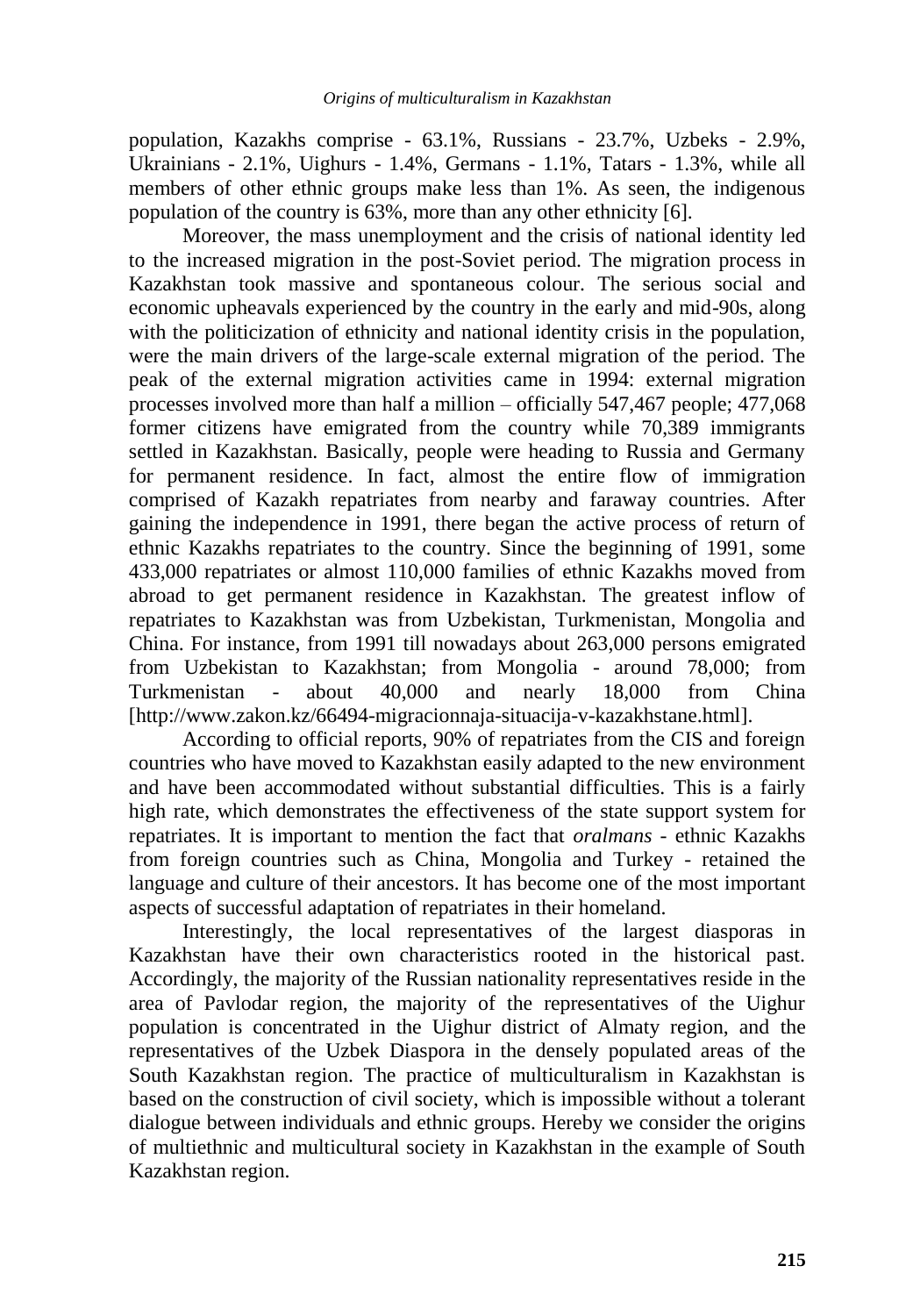## **2. Discussion**

The South Kazakhstan region is located in the southern most part of Kazakhstan, in the eastern part of Turan lowland and western spurs of the Tian Shan Mountain. The area is one of the most important regions of the country and is bordered on the east by the Zhambyl region, to the north by the Karaganda, on the west by the Kyzylorda region while in the south border with Uzbekistan. Due to its geographical location, the area is considered to be the southern gateway of Kazakhstan. The South Kazakhstan region covers an area of 117,300 square kilometres - accounting for 4.3% of the territory of Kazakhstan. The administrative-territorial structure of the region include the regional centre - the city of Shymkent, 3 cities of regional subordination - Kentau, Turkestan and Arys and 11 districts - Baidibek, Kazygurt, Maktaaral, Ordabasy, Otyrar, Sairam, Saryagash, Sozak, Tolebi, Tyulkubas and Shardara. The direct distance between the northern and southern parts is of 600 km.

The South Kazakhstan region - is the most populous in Kazakhstan (2 733279 people). Also, the area is one of the most ethnically diverse regions not only in Kazakhstan, but also in the whole of Eurasia - inhabited by about 108 nationalities and ethnic groups [http://www.ontustik.stat.kz/].

Since ancient times, the South Kazakhstan has played a special role in the history of Kazakhstan, and throughout Central Asia. For two millennia, in the vast lands of South Kazakhstan coexisted sedentary and nomadic culture of the ancient ancestors of the Kazakhs - Saks, Huns, Uisuns, Kangly, Turks and of course, modern Kazakh people. The settled agricultural oasis cities along Silk Roadas Otyrar, Isfidzhab (Sairam), Syganak, Sauran, Sozak and Turkestan (Yassy) were not only trading centres, but hubs of science and culture. The pride of the region is Abu Nasir Al-Farabi "Second Teacher" who was born in Otyrar. In the period from 1219 to 1224, the bulk of the territory of present-day Kazakhstan and Central Asia became part of the empire of Genghis Khan, and later the South Kazakhstan became part of possessions of Genghis Khan"s son - Chagatai and his descendants. From the XIV century, the Arabic alphabet and Islam became the dominant religion on these lands. The Syganak city became the capital of the Khanate of "nomadic Uzbeks" created by Khan Abulkhair in the first quarter of the XV century in the South-western Kazakhstan. The Kazakh Khanate emerged in the second half of the XV century sought to seize cities near Syr Darya river basin Arys, and for several centuries this territory became an arena of struggle between Kazakh (Jochid) and Uzbek (Shaybanid) feudal lords. At the turn of XVIII-XIX centuries, Central Asia was ruled by the Kokand Khanate. During the successful conquests of Alim Khan (1801-1809) a number of settlements of southern Kazakhstan, including the city of Shymkent became a part of the Kokand Khanate. Further, as a result of the military campaign of the Russian Army in 1864, the territory of Central Asia, the cities of South Kazakhstan as Turkestan, Aulie-Ata, Merke and Shymkent became part of the Russian Empire, thus completing the accession process of Kazakhstan to Russia. In July 1867, the Tsarist government passed a law on the formation of Turkestan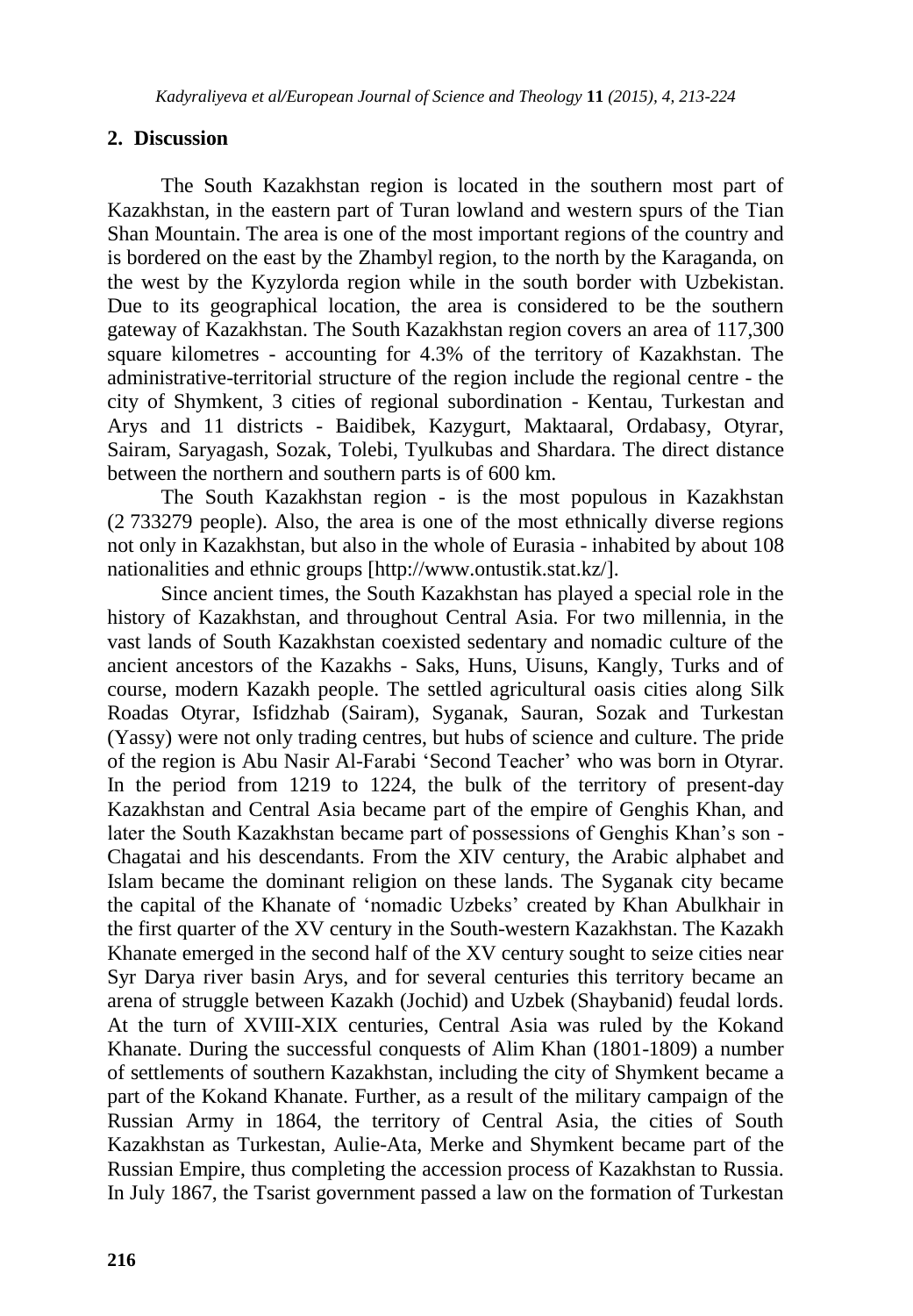province with its centre in Tashkent, which included Semirechenskaya and Syrdarya regions.

In February 1861, the Russian Empire officially abolished the serfdom. The reforms which have been carried out had ambiguous consequences as hasn"t solved the main problem of the peasants – the land. The peasants became free but without the rights to own the land. As a result, the growing wave of protests intensified across Russia. In these circumstances, the government has taken a number of measures to divert the peasants from the revolutionary movement. One of them was to activate the resettlement policy. The resettlement of landless peasants to the eastern edge not only solved the land issue in the central provinces of Russia, but also created the support group of the government in the newly occupied lands. The peasant colonization of Kazakhstan also covered Syrdarya region, mainly Shymkent, Tashkent and Aulie-Atacities. For example, during 1890-1893, they founded 18 villages in Shymkent making 1,187 households with a population of about 8000 people. As a result, according census of the Russian Empire held in 1897, the share of Kazakhs in Kazakhstan fell to 87.1%. Out of the population of 4,471,800, Kazakhs were 3,399,500, Russians and Ukrainians – 532,700, Tatars – 55,400, Uzbeks – 73,500 and Uyghur's  $-56,000$  [7].

The mass settlement of peasants from the central provinces of Russia in the territory of Kazakhstan, and in particular in the southern regions of Kazakhstan, has led to the fact that the vast fertile areas were transferred to the use of the peasants, and the Kazakhs pushed to the desert and semi-desert regions. The local population was left without their pasture lands and was forced to leave the ethnic homeland and migrate to neighbouring countries. Later in November 1917, the Soviet regime was established in Shymkent. Almost from the first days when communists came to the power in the region, as well as across the country, there has begun the process of strengthening the totalitarian regime. The famine of 1931-1933 years which became a huge catastrophe for the region is associated with the name of Goloschekin, who held the position of First Secretary of the Communist Party of Kazakhstan from 1925 to 1933. Goloshchekin was a professional revolutionary, one of the organizers of the execution of the Romanov family and the initiator of the idea of realizing the "Small October" in Kazakhstan. Already in 1928, there has begun the first arrests of political opponents of Goloshekin, which included A. Baitursynov, M. Dulatov, J. Aymautov M. and Zhumabaev. Two years later M. Tynyshpaev, J. Dosmukhamedov, X. Dosmukhamedov and many other representatives of the Kazakh elite were arrested. Literally, by the liquidation of the opposition in Kazakhstan, Goloshchekin commenced the implementation of the idea of "Small October". The main idea behind the "Small October" was the fact that Kazakh village (aul) did not fully understood the full significance of the October Revolution, so he proclaimed the destruction of traditional communities through the elimination of social differentiation. The next step was the realization of forceful mass settlement of nomad Kazakhs in artificial towns; the consequence of which was mass starvation, death and runaway of the Kazakhs outside the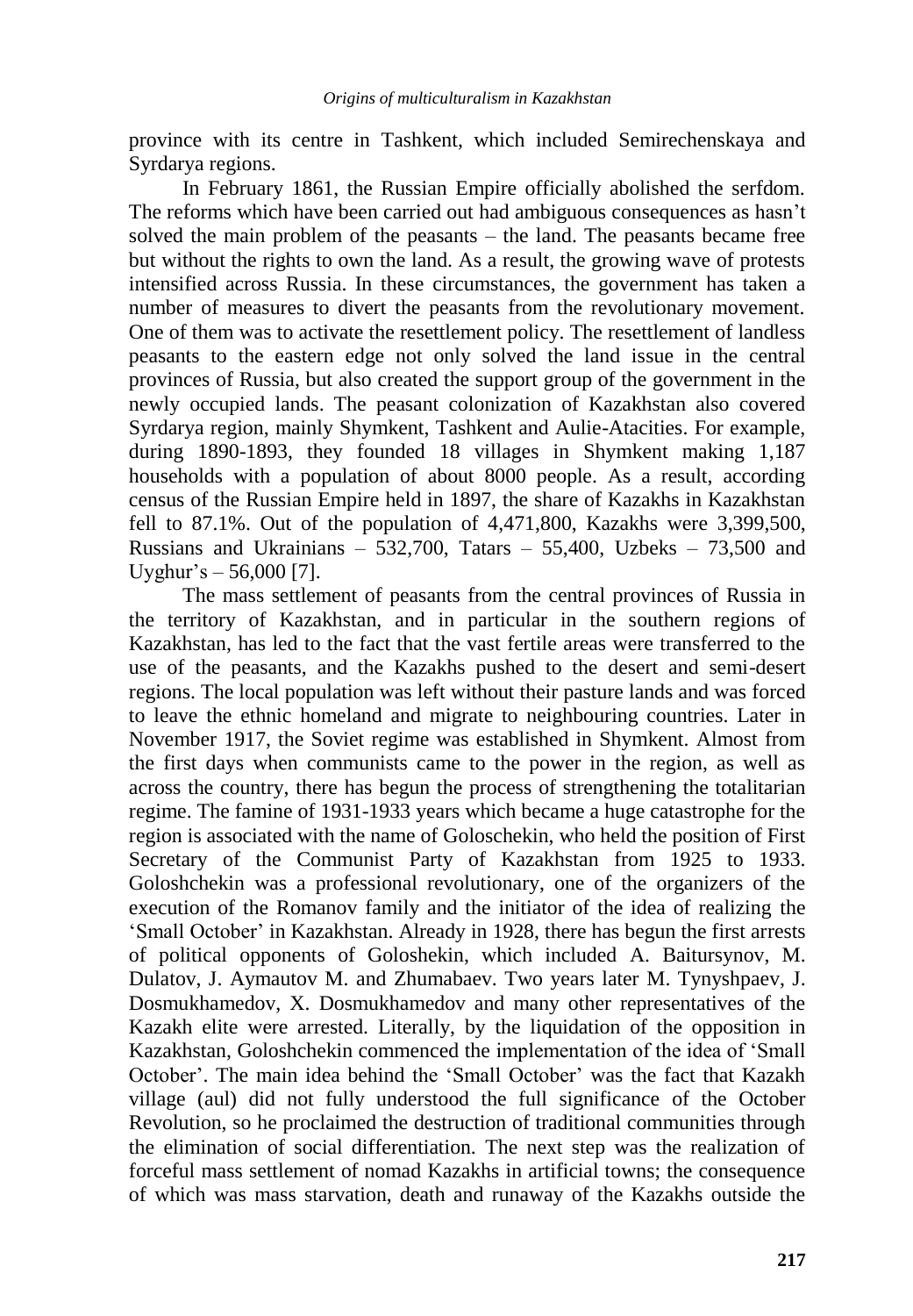country. The Kazakh famine, which was popularly known as "asharshylyk" had a terrible consequences, which has long been felt in the country. According to various sources, during 1931-1933, from 1 up to 2 million people have been died (data by Abylhozheva, Kazynbaeva and Tatimov) [8]. Almost 48% of the indigenous population has died and left the Kazakh ASSR. According to the Kazakh historian A.N. Alexeenko "... taking into account all the possible amendment, the loss of the Kazakh population reached to no less than 1.84 million people or 47.3% of the ethnic group in 1930 [9].The population loss in South Kazakhstan amounted to – 632,700 or 42.9% [*The demographic consequences of the famine in Kazakhstan early 30-ies (estimated losses Kazakh ethnic group*, http://www.demoscope.ru/weekly/2003/0101/analit02.php].

One of the forms of political repression of the totalitarian system in the Soviet Union, were the mass deportations of people, which began in the 30s of the XX century. Moreover, illegal in nature and movement of large masses of people in geographically distant, unfamiliar to them places, were the main features of deportation as a form of repression against the individual nations. According to the conclusions of the Russian historian P. Polyan, total deportation included ten nationalities: Koreans, Germans, Finnish-Ingermanians, Karachais, Kalmyks, Chechens, Ingush, Balkars, Crimean Tatars and Meskhetian Turks. Besides, seven of them - the Germans, Karachai, Kalmyks, Ingush, Chechens, Balkars, and Crimean Tatars - lost their national autonomy [10]. The prosecution for the collaboration, extended to all the people, regardless of age, sex and social status. The fate of the settlers was tragic. Quite a significant number of them, especially women, children and old people, were killed from hunger and disease.

Koreans deported from the border areas of the Far Eastern region, were among first special settlers in South Kazakhstan. The deportation of Koreans to Kazakhstan took place in two stages: in the fall of 1937 and spring of 1938. In this way, most of the 1,269 farms were built mainly in independent collective or 'prior settlement stage' in existing facilities of Makhtaral district of South Kazakhstan region [11]. In the fall of 1938, the first immigrants from Iran settled in the region. The deportation of many people to the territory of Kazakhstan has continued during the Second World War. In 1941, after entering of USSR at war, according to the Decree of the Presidium of the Supreme Soviet of the USSR "On the resettlement of Germans living in the Volga region" dated by 28 August, the German autonomy has been abolished. During 1941 a large group of Germans has been relocated. In the spring of 1944, there has begun the deportation of the population of abolished Chechen-Ingush ASSR. Thousands of families of Karachai, Chechens, Ingush, Balkars and Turks has been deported to the Kazakh republic, and in particular in South Kazakhstan. Thus, the South Kazakhstan became the new homeland for thousands of families of special settlers, who became a victim of the totalitarian system of the Soviet Union. In essence, every  $5<sup>th</sup>$  of Kazakhstani population was constituted from special settlers, and the republic resembled a giant Gulag of USSR. In Table 1 is given the summary data on the extent of deportation.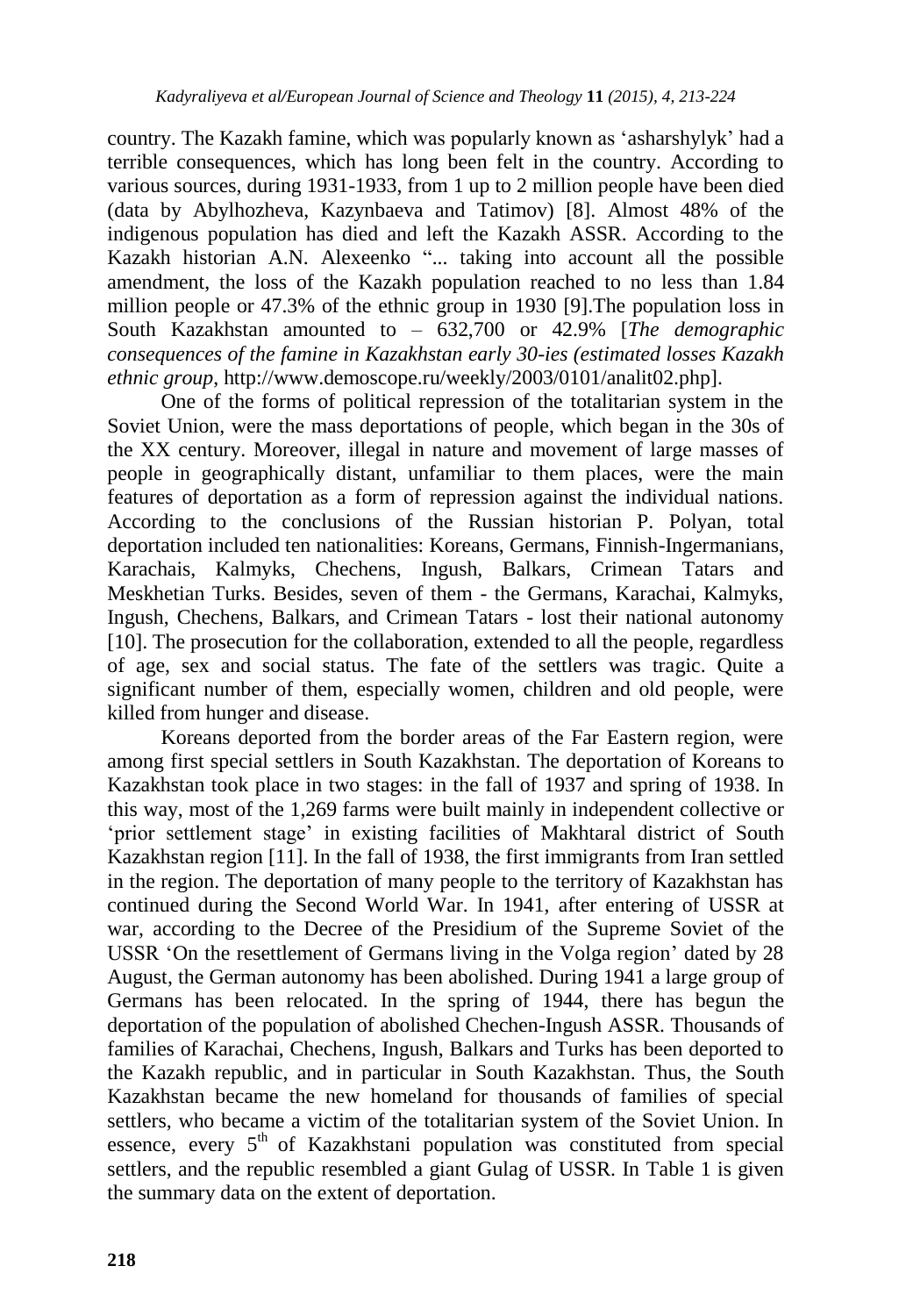| $\arrows$ article $\alpha$ to $\equiv$ art $\alpha$ i $\alpha$ $\equiv$ 1041. |                                                                                                                                                                                                                |                                                                                                                                                                                                                                                           |                                                                                                                                                                            |  |
|-------------------------------------------------------------------------------|----------------------------------------------------------------------------------------------------------------------------------------------------------------------------------------------------------------|-----------------------------------------------------------------------------------------------------------------------------------------------------------------------------------------------------------------------------------------------------------|----------------------------------------------------------------------------------------------------------------------------------------------------------------------------|--|
| <b>Deported</b><br>people                                                     | <b>Normative documents</b>                                                                                                                                                                                     | Original place                                                                                                                                                                                                                                            | Number and<br>settlement                                                                                                                                                   |  |
| Koreans.<br>Fall-Spring<br>1937                                               | August 21, 1937,<br>Resolution<br>People's Commissars<br>of the USSR, the Central<br>Committee of the CPSU<br>(b) 'On the eviction of<br>indigenous people from<br>the border areas of the<br>Far East Region' | Border regions of the<br>Far Eastern region. In<br>the spring of 1938<br>begins Stage 2 the<br>deportation to the<br>territory of Kazakhstan,<br>Decision of the CPC<br>'On the resettlement<br>of displaced persons<br>and economic device -<br>Koreans' | 20530 families in<br>South Kazakhstan<br>areas - the Aral Sea<br>and Lake Balkhash                                                                                         |  |
| Iranians.<br>October -<br>November 1938                                       | October 1938, Decision<br>of the CPC 'On the<br>resettlement of Iranians<br>in border regions of<br>Azerbaijan SSR to Kaz<br>SSR'                                                                              | Turkmenistan, Georgia,<br>Armenia, Azerbaijan                                                                                                                                                                                                             | 2,000 families<br>$(6,000$ people) in<br>Alma-Ata region,<br>South Kazakhstan                                                                                              |  |
| Germans,<br>September-<br>November 1941                                       | August 28, 1941, Decree<br>of the Presidium<br>Supreme Soviet of the<br>USSR 'On the<br>resettlement of Germans<br>living in the Volga<br>region'                                                              | Stalinskaya, Saratov,<br>Kuibyshev,<br>Stalingrad region,<br>Krasnodar region,<br>Armenia                                                                                                                                                                 | 441,713 people,<br>Alma-Ata, Akmola,<br>Aktobe.<br>East Kazakh, Jambul,<br>Karaganda, Kyzyl-<br>Orda, Kustanai, North<br>Kazakhstan,<br>Semipalatinsk,<br>South Kazakhstan |  |
| Karachai,<br>Spring 1944                                                      | October 1943, Resolution<br>People's Commissars of<br>the USSR 'Eviction<br>Karachai'                                                                                                                          | Karachay<br><b>Autonomous Oblast</b>                                                                                                                                                                                                                      | 45529 people, Jambul<br>region, South<br>Kazakhstan                                                                                                                        |  |
| Chechens,<br><b>Ingush Spring</b><br>1944                                     | January 1944, the GKO<br>'On the deportation of<br>Chechens and Ingush'                                                                                                                                        | Chechen-Ingush<br>Autonomous<br>Soviet Socialist<br>Republic                                                                                                                                                                                              | 89901 people, in 10<br>regions of<br>Kazakhstan,<br>with the exception of<br>the western regions                                                                           |  |
| Balkars,<br>Spring 1944                                                       | March 5, 1944, the GKO<br>'Eviction Balkars'                                                                                                                                                                   | Kabardino-Balkar<br>Autonomous area                                                                                                                                                                                                                       | 4660 families (21,150)<br>people), Akmola,<br>Pavlodar,<br>Semipalatinsk, all the<br>southern region of<br>Kazakhstan                                                      |  |
| Turks, 1944                                                                   | November 1944, the<br>GKO<br>'On the eviction of the<br>Turks'                                                                                                                                                 | Akhaltsikhy, Adyghe,<br>Bogdanov, Akhalkalaki<br>District of Georgia                                                                                                                                                                                      | 6300 families (27,833<br>people), Alma-Ata,<br>Jambul, Kyzyl-Orda,<br>Taldykurganskaya<br>region, South<br>Kazakshstan                                                     |  |

Table 1. Deported population in Kazakhstan [http://kazakh.orgfree.com/index.php?dn= article&to=art&id=104].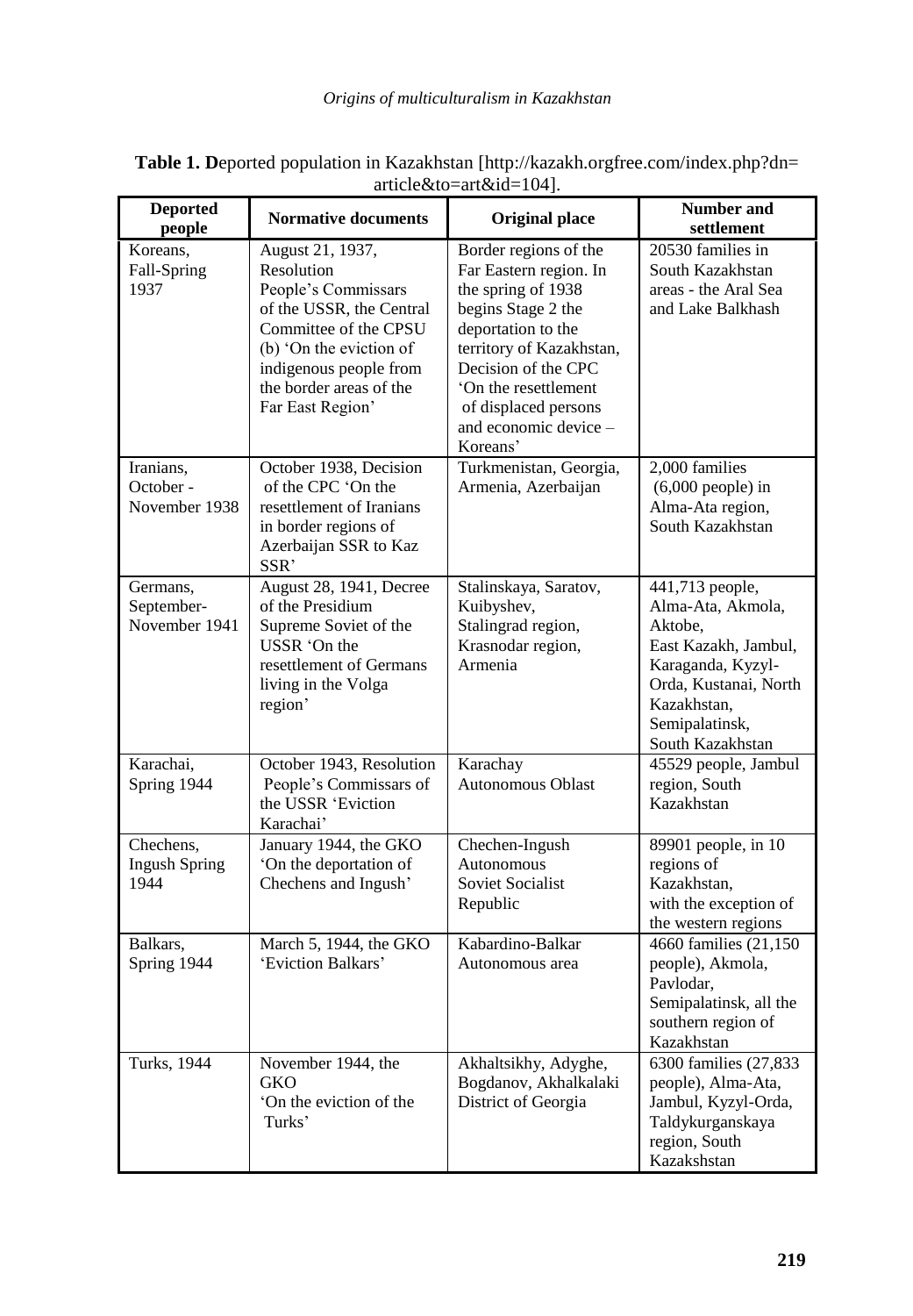The new settlers obtained the legal status of special settlers. All physically able population was obliged to engage in socially useful work types. The special settlers were limited to the right to free movement and the cases of unauthorized absences beyond the area of settlement was considered as an escape which carried a criminal offense. The condition of special settlers was very difficult, they did not have shelter, food and as a consequence thousands of people have died from hunger and disease. Often the gratuitous aid of the Kazakh people, who was familiar with the horrors of the Soviet totalitarian system, has become the only chance of survival.

It is quite complicated to quantify exactly the total number of special settlers in Kazakhstan as it changed almost every year. After Stalin"s death in 1953, the "thaw" period has begun throughout the country. In the middle of 1950s, a series of decrees of the Presidium of the Supreme Soviet have been adopted about the lifting of restrictions in the legal status of deported special settlers. It was noted that as a result of further consolidation of Soviet power and the inclusion of the bulk of special settlers employed in industry, agriculture, economic and cultural life of their new areas of residence, the need to apply to them the legal constraints disappeared. Part of the deportees had the right to return to their homeland, but still most of the deported peoples of Kazakhstan have remained in the country.

Starting from the 1990s to the present, the number of Kazakh population has grown rapidly and currently comprises more than 72% of total population. Bordering with Uzbekistan, the South Kazakhstan region is home to about 17% of Uzbeks while the share of the Russian population over the past 20 years has decreased from 23% to nearly 5%. Uzbeks mainly live in the regional centre of Shymkent. The region is also resided by other ethnic groups such as Azeri's, Tajik"s, Tatars, Turkish people, Koreans, Kurds, Ukrainians, Germans, Uyghur"s, Persians, Chechens, Kyrgyz, Greeks and Bashkir"s.

One of the many groups of Uzbeks reside in Sairam (134,000 people or 62% of the total population of the district) and Saryagash (9000 people - 4.2% of total population) regions of South Kazakhstan region, Shymkent (53,000 people or 12.1% of total population) and the city of Turkestan (79,000 people - 43.7% of total population). Since ancient times the territory of South Kazakhstan was a cultural centre and a centre of agriculture and commerce. For a long time, with varying degrees of success, there has been fierce struggle for the possession of this region. For example, in the XVIII-XIX century Tashkent once became the capital of the Kazakh Khanate. And the land of the South Kazakhstan was under the rule of the Bukhara Emirate and Kokand Khanate. After the delimitation of Central Asia, areas densely populated by Uzbeks became part of the Kazakh SSR. Thus, the history of settlement of Uzbeks in the territory South Kazakhstan region has deep roots.

In order to maintain inter-ethnic and inter-religious harmony in society and to support ethno-cultural associations in the region, there are functioning 20 regional ethno-cultural centres and 51 branch in their cities and regions. Within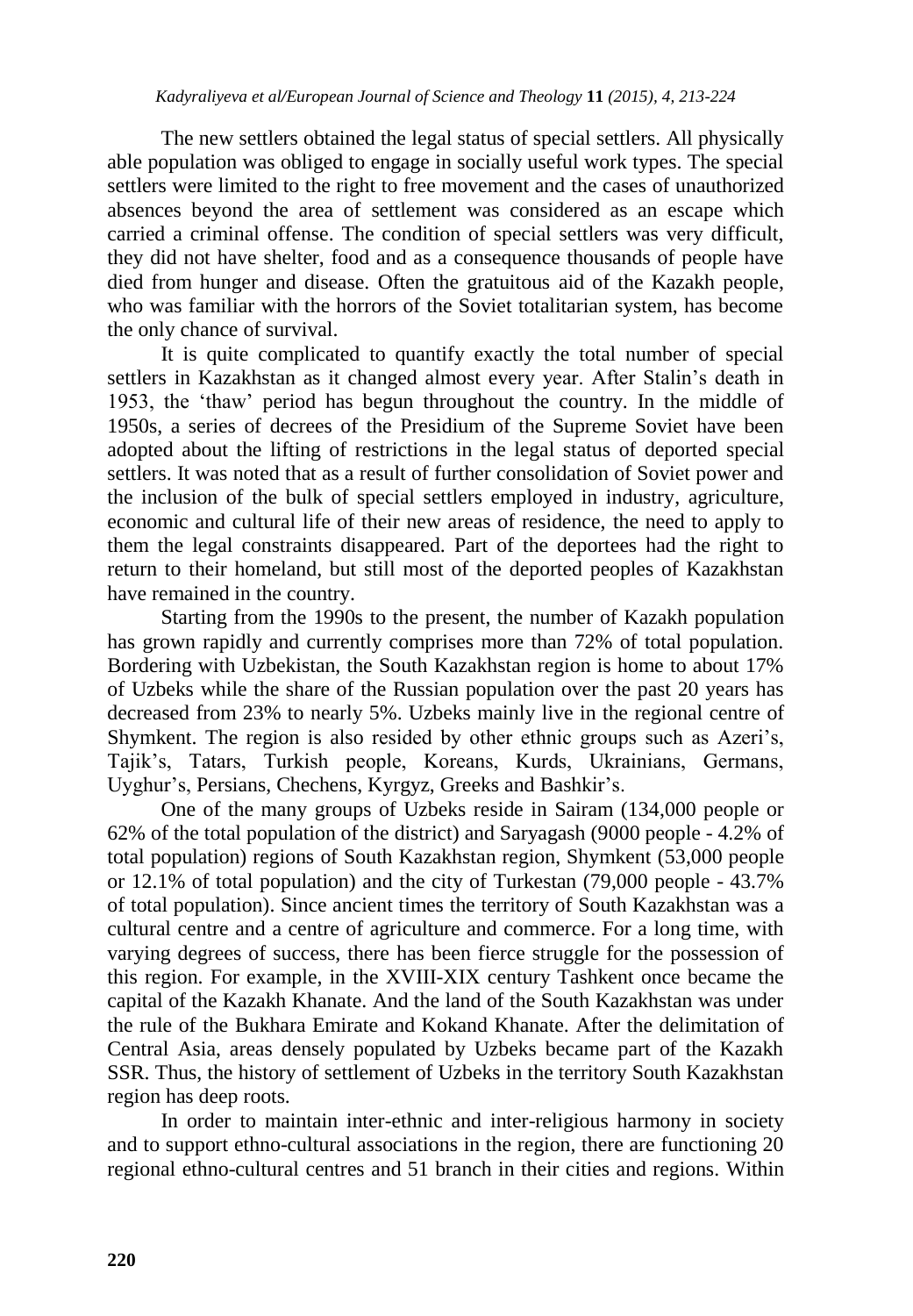these ethno-cultural centres, there are successfully operating 11 Sunday schools of learning native and state language, history and culture of the people.

| <b>Number</b>             | <b>Percent</b> | <b>Nationalities</b> |
|---------------------------|----------------|----------------------|
| 989802                    | 72.8           | <b>Kazakhs</b>       |
| 456459                    | 16.7           | <b>Uzbeks</b>        |
| 132393                    | 4.84           | <b>Russians</b>      |
| 33530                     | 1.23           | Tajiks               |
| 32590                     | 1.19           | Azerbaijanis         |
| 22324                     | 0.82           | Turkish              |
| 18773                     | 0.69           | <b>Tatars</b>        |
| 14324                     | 0.52           | Other                |
| 9176                      | 0.34           | Koreans              |
| 8959                      | 0.33           | Kurdish              |
| 4614                      | 0.17           | Ukrainians           |
| 3832                      | 0.14           | <b>Uighurs</b>       |
| 2545                      | 0.09           | Germans              |
| 2446                      | 0.09           | Chechens             |
| 840                       | 0.03           | <b>Bashkirs</b>      |
| 525                       | 0.02           | Belorussians         |
| 132                       | 0              | Polish               |
| 15                        | $\theta$       | Dungans              |
| 27332791<br><b>Total:</b> | 100            |                      |

**Table 2.** Breakdown of population of South Kazakhstan region according to ethnicity (early 2014) [\[www.ontustik.stat.kz\]](http://www.ontustik.stat.kz/).

Much attention is paid to ethnic content of local TV channels. There are TV programs popular among viewers as "Yurtimizzhamoli", "One hundred ethnic groups', 'Kazakhstan - our common home', etc. The largest regional newspaper "Southern Kazakhstan" publishes monthly a special supplement newspaper "Shanyrak" where they write the history, traditions and culture of all ethnic groups living in the region. Today the multilingual education is implemented in 17 schools in seven cities and districts. The project "Integration of high school graduates with the Uzbek and Tajik languages of instruction in general education and information space of the Republic of Kazakhstan" which was carried out with the assistance of the Assembly of People of Kazakhstan and the Ministry of Education and Science deserves special attention. The Regional Russian Drama Theatre and Uzbek Regional Drama Theatre in Sairam district is successfully operating in the region. There are 11 religious confessions and overall inter-ethnic relations in South Kazakhstan are stable. Table 2 presents the ethnic picture of the region.

#### **3. Conclusions**

Apparently, the current ethnic situation in Kazakhstan is not a concern. Since independence, the country has not seen large civilian ethnic clashes. The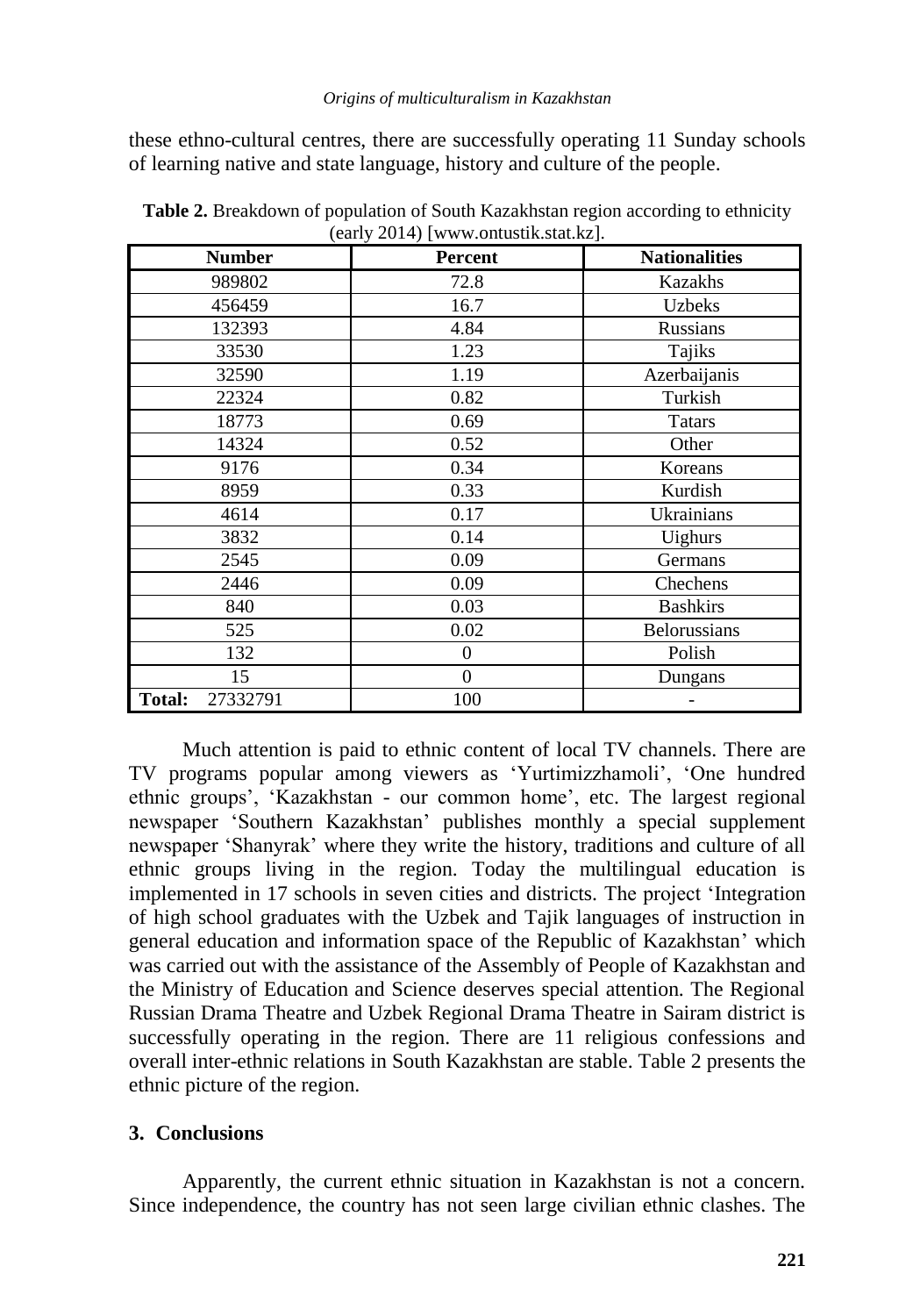sporadic clashes between members of different ethnic groups had domestic background, were mainly local and were found rapid solutions. According to many observers, in 20 years of independence in Kazakhstan, inter-ethnic situation is quite stable. The problem, of course, has been and will be, but they can only be solved in the context of national unity and interfaith agreement. The country pays great attention to the development of the culture of each nation and, at the same time, enhancement of cross-cultural communication and integration. However, the Kazakh philosopher A. Nysanbaev warns that "understandable and legitimate concern for the preservation of their ethnic and cultural identity often leads to isolation of ethnic groups and transforms the intensification of ethnic identity to the barrier which not desirable to Kazakh civic identity" [12].

In fact, academician Nysanbaev is concerned about the nation-building strategy and notes that the country has two dominant nation-building models:

- the first model was called "civic nationalism"; it is aimed at the formation of a single Kazakh nation of multi-ethnic composition in a society based on common citizenship;
- the second model of the "ethnic nationalism", according to which the foundation of the culture of Kazakhstan society should be around Kazakh culture which will combines cultures of all ethnic communities.

Considering the arguments 'for' and 'against' both positions, Nysanbaev concludes that it is practical to use both concepts of the nation - civic and ethnocultural, and not relying only on one of them, discarding while the second, which would have disastrous consequences not only for the general situation in the national sphere, but also for the fate of the state [13]. A clearer position is taken by D. Eshpanova who proposes the formation of a single nation as civil society around the Kazakh ethnic group [14].

The modern societies are increasingly drawn into the orbit of globalization. It became obvious that the globalization of society in varying degrees became the objective reality of the modern world. The economic crises and political conflicts were the main reasons for the growth of migration worldwide. Especially, this is a problem for Europe, where being in search of a better life a huge influx of migrants from Asia and Africa rushed to. Modern Western European countries has been challenged in a growing, often uncontrolled migration flows from the former colonies. Ubiquitous resettlement of migrants in Europe has led to obvious changes in host societies. As a result, Western European countries have a huge number of migrants and, in the opinion of the majority of the indigenous inhabitants of the European countries, they do not show much desire to integrate into the host society, often showing ringfenced and self-marginalizing behaviour. Moreover, they are combined in various ethnic communities, helping them not only to survive in their new environment, but also to actively defend their rights, including the right to preserve their culture, traditions, and customs that existed in their homeland [T.S. Kondratyeva, *UK is trapped in multiculturalism*, http://www.perspektivy.info/srez/val/velikobritanija v lovushke multikulturaliz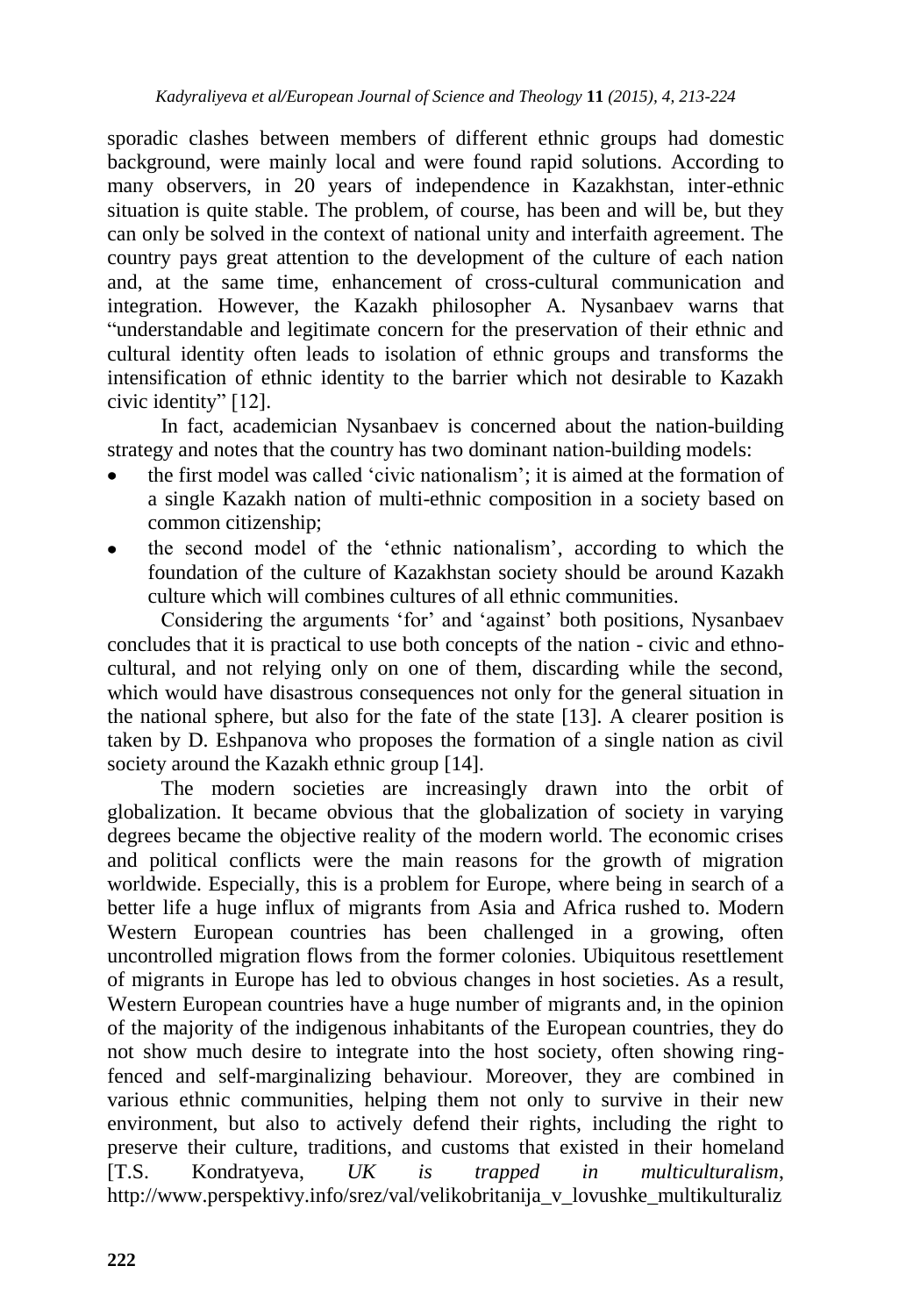ma\_2011-10-07.htm]. Under the influence of migration processes, ethnic structure of many European countries has become complicated and increased cultural diversity has become an urgent problem of integration of migrants in the cultural environment of the host country. The question of a conflict-free coexistence of national cultures in the same state, gave impetus to the development of multiculturalism.

The poly-ethnic society is an objective reality of modern Kazakhstan. Unlike many countries in the European Union, where a multicultural society is a result of the active migration of the last decades, mainly from the former colonies (Britain and France), the origins of multiculturalism in Kazakhstan go far into the past. Due to the historical events Kazakh land became the new homeland for the representatives of 130 nations. A distinctive feature of most modern migrants is their own and informed choices directed on finding happiness in their new homeland. The situation is somewhat different in Kazakhstan. Primarily, most of the people in Kazakhstan were victims of the colonial policy of Imperial Russia and then of the totalitarian system of the Soviet Union. Forced by deportation, peoples of the Caucasus, the Koreans of the Far East, the Volga Germans, have united in their common desire to build a new life in the land of Kazakhstan. The current generation of the once deported people feels that they belong to Kazakhstan while being full citizens of this country. Famous athletes as Ilya Ilyin, Vladimir Smirnov, Denis Ten, Galib Jafarov and Alexander Vinokourov – are performing under the name of their motherland - Kazakhstan. Temporary US charge of affairs in Kazakhstan John Ordway, describing the Kazakh society, said: "Multiculturalism defines both our country and lies in the heart of our vision of ourselves as a nation. However, we came to this in a very different ways. In America, the Indians, who are the indigenous people, now make up only a small percentage of the total population. In Kazakhstan, the majority of the population are Kazakhs, originally inhabited the land. Our multiculturalism - a reflection of the 500 years of immigration constant rethinking of what it means to be an American, to the extent that, as another group of immigrants has contributed to the culture and traditions of the country. In Kazakhstan, multiculturalism respects and reflects the unique and sustainable culture of all peoples living in it, but Kazakhstan has not yet become - and may never be - the melting pot from which our country came out absolutely different from the other and the unique American culture. These two approaches - a reflection of the history and realities are different for each country - and each of them, in my view, is equally important." [http://russian.kazakhstan.usembassy.gov/tr-05-27-2011.htm 1]

#### **References**

- [1] B.C. Malakhov, *Paradoxes of Multiculturalism Multiculturalism and transformation of post-Soviet societies*, B.C. Malakhov & V.A. Tishkov (eds.), Institut Jetnologii i Antropologii RAN, Moscow, 2002, 48-60.
- [2] N. Glazer, *We are All Multiculturalists Now*, Harvard University Press, Cambridge, 1997, 196.